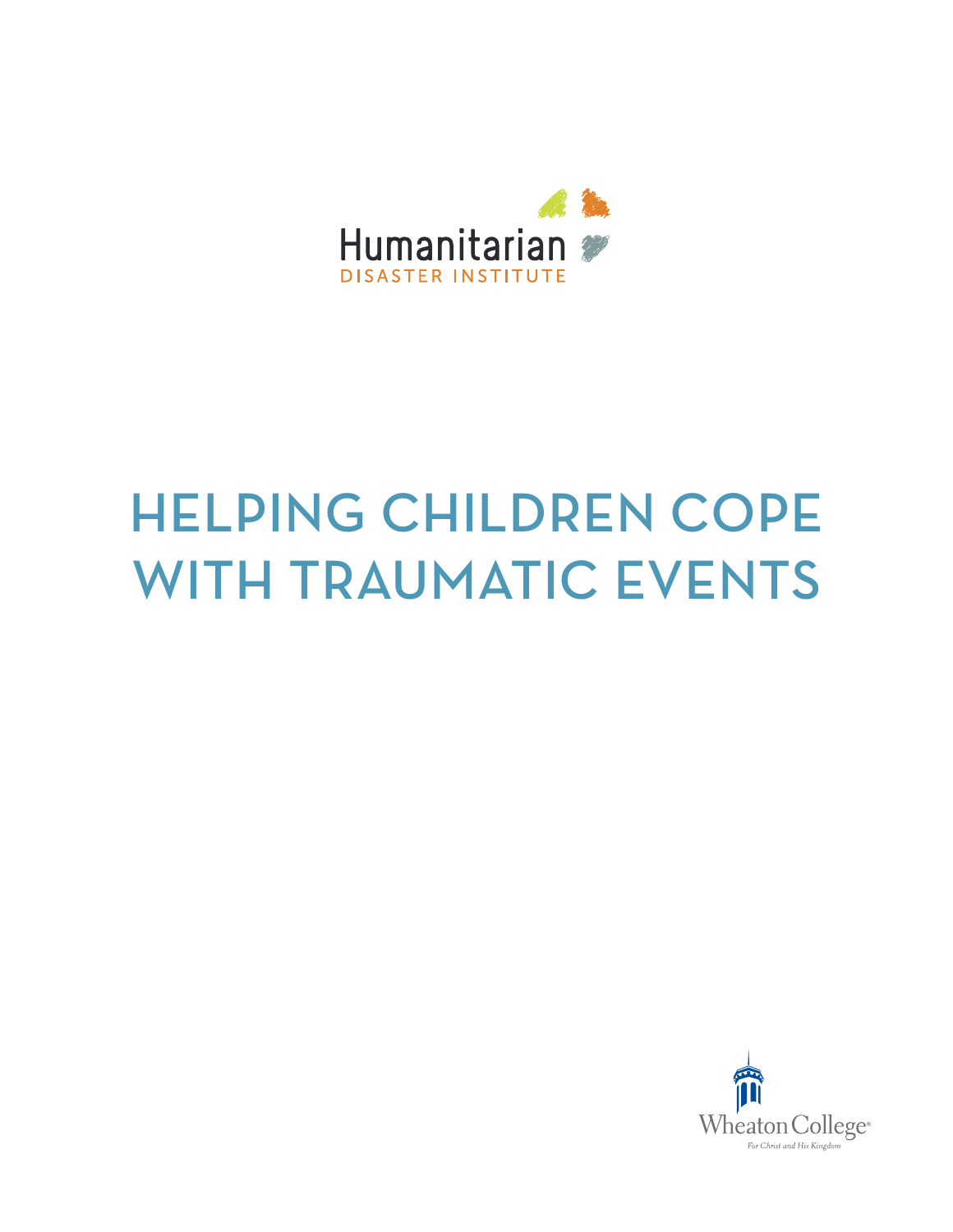Helping Children Cope with Traumatic Events *was developed in response to the tragedy at Sandy Hook Elementary School in Newtown, Connecticut. This booklet provides practical guidance for caregivers—including parents, family members, teachers, clergy, and volunteers—on how to help support children after a traumatic event. This booklet provides readers with an overview of common reactions to violent acts, including a breakdown of common signs and symptoms by age. Concrete steps for caring for children's emotional and spiritual needs in the wake of a traumatic event are also provided.* 

# **TABLE OF CONTENTS**

- **3** About The Humanitarian Disaster Institute
- **4** Aim General Information Preparing To Care For Your Child
- **5** Recognize Risk Factors Vulnerabilities In Children Meeting The Child's Emotional Needs
- **6** Meeting The Child's Spiritual Needs
- **7** Reassuring Children After A Traumatic Event
- **8** Considerations for Children with Disabilities Monitor And Limit Exposure To The Media
- **9** A Child's Reaction To Trauma By Age
- **11** Citation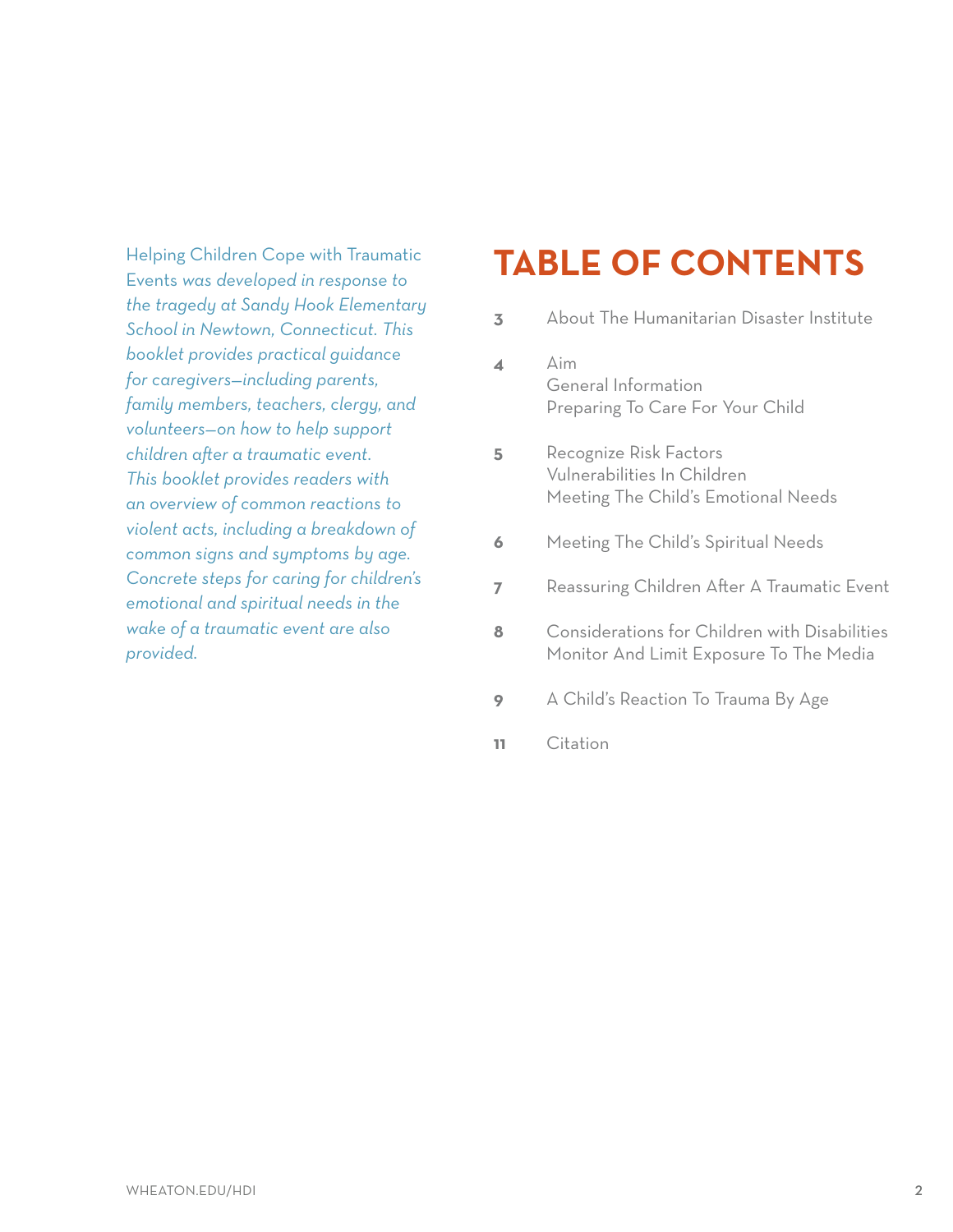

# About the Humanitarian Disaster Institute

The Humanitarian Disaster Institute (HDI) is the country's first faith-based academic disaster research center. As a college-wide interdisciplinary research center at Wheaton College, HDI is dedicated to helping equip domestic and international congregations and faith-based organizations to prepare for, respond to and recover from disasters. HDI carries out this mission through applied research, training, and technical support.

#### CONTACT INFORMATION

We welcome inquiries from individuals and organizations interested in finding out more about our programs and services, as well as from those interested in collaborating with us.

#### **The Humanitarian Disaster Institute**

Psychology Department Wheaton College 501 College Ave. Wheaton, IL 60187 Phone: (630)752-5104 Email: hdi@wheaton.edu Website: www.wheaton.edu/HDI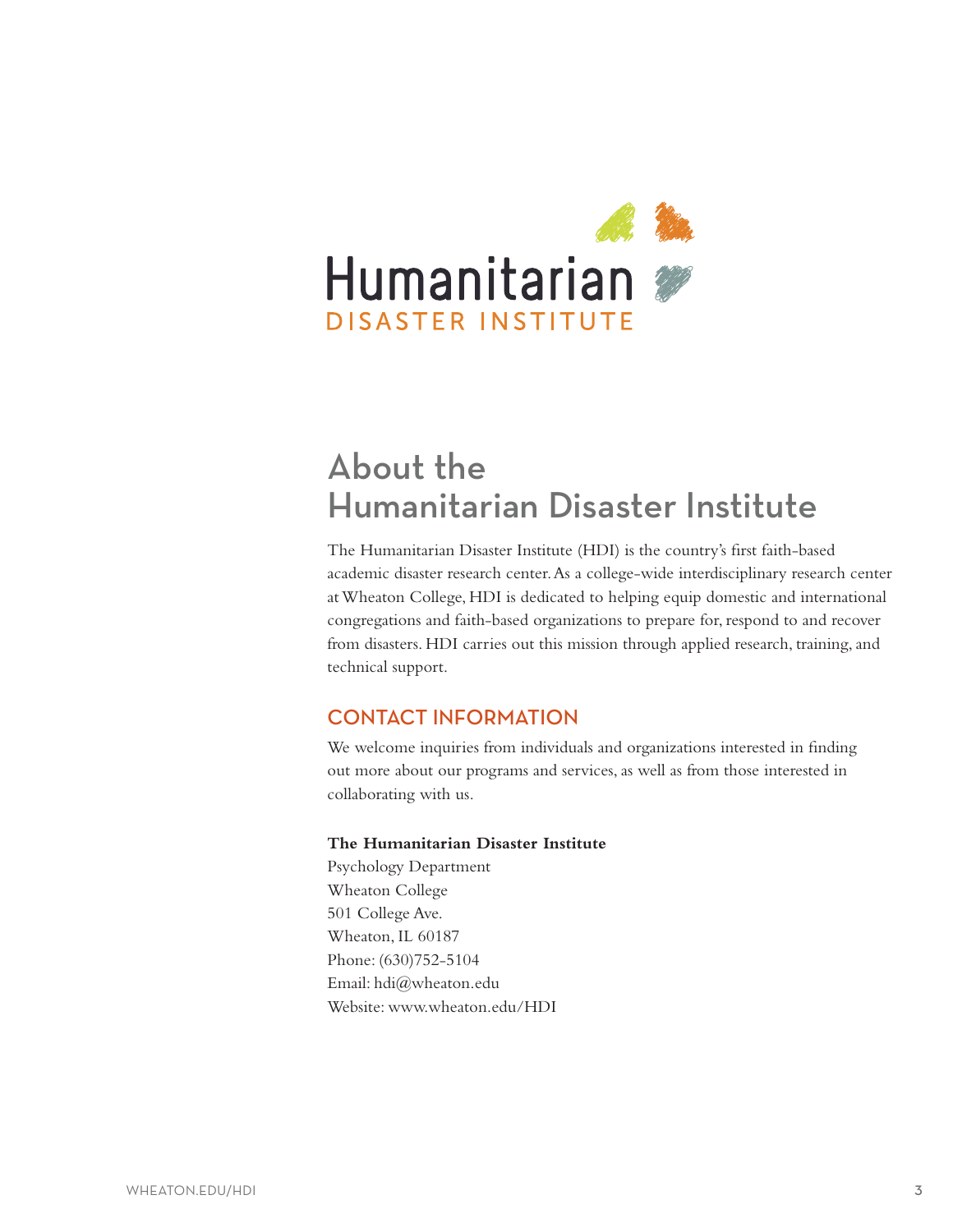# **Helping Children Cope with Traumatic Events**

#### AIM

To help parents, family members, teachers, clergy, and volunteers learn how to recognize stress reactions, listen, and help support children after acts of violence.

#### GENERAL INFORMATION

Traumatic events can leave children feeling frightened, confused, and insecure. Whether a child has personally experienced trauma, has merely seen the event on television or has heard it discussed by peers or adults, it is important for parents and teachers to be informed and ready to help if reactions to stress begin to occur.

Children may respond to violence by demonstrating fears, sadness or behavioral problems (e.g., aggression, hyperactivity, defiance). Younger children may develop physical symptoms or return to earlier behavior patterns, such as bedwetting, sleep problems and separation anxiety. Older children may also display anger, aggression, school problems or social withdrawal. Some children who have only indirect contact with the violence, witness it on television, or are exposed to expressions of severe distress by others, may develop distress. Watch for any changes in a child's behavior following a traumatic event.

#### PREPARING TO CARE FOR YOUR CHILD

Parents are almost always the best source of support for children after a violent event. Children's coping with emergencies is often tied to the way parents or caregivers cope. They can detect adults' fears and sadness and take their cues from grownups about how to respond. However, parents or caregivers may find their own thinking and emotions are strongly impacted. Rather than being an occasion for guilt, adults can make events less traumatic for children by taking steps to engage in positive coping behaviors.

When traveling in an airplane, parents are instructed to put on their own oxygen masks before assisting

their children in an emergency. Similarly, adults may need to take opportunities to communicate their own distress in the presence of another adult in order to effectively care for their child. Intense expressions of fear and grief by caregivers can overwhelm and frighten children.

However, developmentally sensitive, low intensity expressions of sadness and concern by parents can provide positive modeling. Hence, caring for the caregiver is important. Parents benefit their children by sharing their own concerns with a friend, clergy, or counselor.

#### RECOGNIZE RISK FACTORS

For many children, reactions to violence represent normal reactions to abnormal events. A smaller number of children can be at risk for more enduring psychological distress as a function of four major risk factors:

- Direct exposure to the violence, such as being evacuated, observing injuries or death of others, or experiencing injury along with fearing one's life is in danger.
- • Loss/grief:This relates to the death or serious injury of family or friends.
- • On-going stress from the secondary effects of violence, such as temporarily living elsewhere, loss of friends or teachers, and social networks.
- Previous exposure to violence or trauma.

#### VULNERABILITIES IN CHILDREN

In most cases, distressing responses are temporary. In the absence of severe threat to life, injury, loss of loved ones, or secondary problems such as loss of home, moves, etc., symptoms usually diminish over time. For children who were directly exposed to the violence, reminders of the event, such as loud noises or sirens, may cause upsetting feelings to return. Having a prior history of mood or behavior problems, or exposure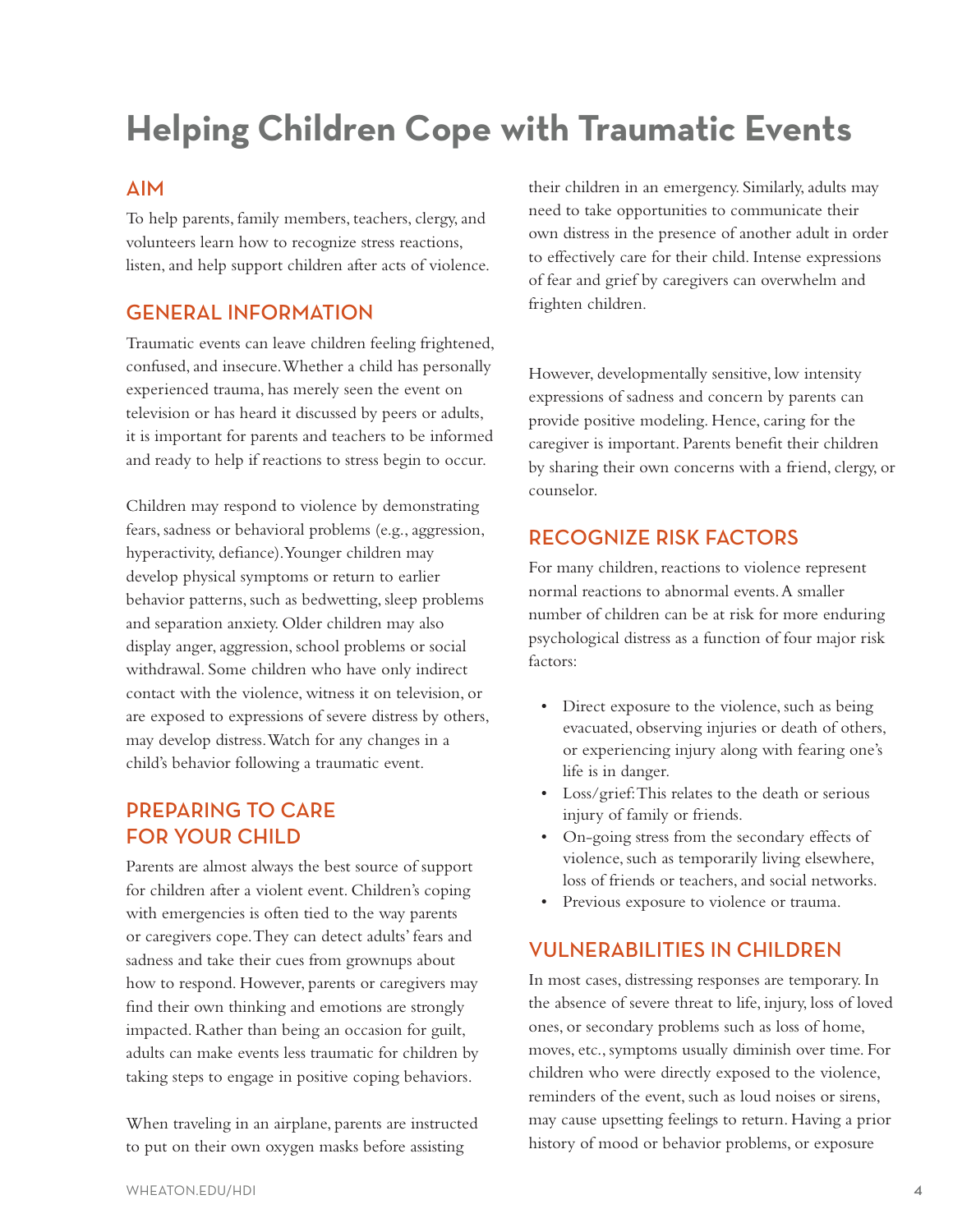to some type of traumatic event or severe stress may contribute to these feelings. Children's coping with emergencies is often tied to the way parents cope. Children can detect adults' fears and sadness. Parents and adults can make the events less traumatic for children by taking steps to mange their own thoughts, feelings, and plans for coping.

### MEETING THE CHILD'S EMOTIONAL NEEDS

Children's reactions are influenced by the behavior, thoughts, and feelings of adults. Adults should be aware of their own feelings and monitor their own reactions, and seek help themselves if necessary in order to provide as safe and calm of an environment as possible for children. Adults should encourage (but not push) children and adolescents to share their thoughts and feelings about the incident.

Caregivers also need to be careful not to dismiss the way a child is feeling (e.g., "don't be sad"). Clarify misunderstandings about risk and danger by listening to children's concerns and answering questions. Maintain a sense of calm by validating children's concerns and perceptions and with discussion of concrete plans for safety. Listen to what the child is saying. If a young child is asking questions about the event, answer them simply with clear language and without the elaboration needed for an older child or adult. A simple, factual response is most helpful. Avoid telling young children that a deceased person has gone away on a long trip or is sleeping.

Some children are comforted by knowing more or less information than others; decide what level of information your particular child needs. If a child has difficulty expressing feelings, allow the child to draw a picture or tell a story of what happened. Try to understand what is causing anxieties and fears. Be aware that following a traumatic event, children are most afraid that:

- • The event will happen again.
- • Someone close to them will be killed or injured.
- • They will be left alone or separated from the family.

### MEETING THE CHILD'S SPIRITUAL NEEDS

Listen for and be open to spiritual concerns and issues that acts of violence might raise for children. Examples of steps for providing spiritual support to children after a traumatic event include:

- Be open to questions, thoughts, and feelings children might share about faith (e.g., don't make children feel guilty for asking questions or feeling uncertain about certain spiritual issues).
- • Take a developmental approach to addressing spiritual issues. For example, a child might ask, "Why did God let this happen?" Before responding, the caregiver might ask the question back to the child (e.g., "That's a good question. Why do you think God let this happen?"). This helps the caregiver to gain a better understanding of how the child is interpreting and makingmeaning of the event. This will help the caregiver respond in a more age appropriate manner.
- • Look for potential changes in beliefs or how the child talks about spiritual issues.
- • Be aware it is common for children, especially those directly impacted, to experience spiritual struggles (e.g., doubts about nature of God, conflicts with others at one's congregation, desire to refrain from spiritual practices).
- • Consider sharing encouraging stories, songs, scriptures or prayers. Discuss the proactive and redemptive things that also sometimes occur during and following traumatic events.
- • Seek to maintain spiritual routines or practices in the home and community.
- • For older children, some may benefit from journaling about spiritual challenges arising from the event, whereas younger children might draw pictures as a way of expressing spiritual concerns.

### REASSURING CHILDREN AFTER A TRAUMATIC EVENT:

Suggestions to help reassure children include the following:

• Reassure the child that schools are a safe place. Give examples of steps taken in your child's school to keep them safe.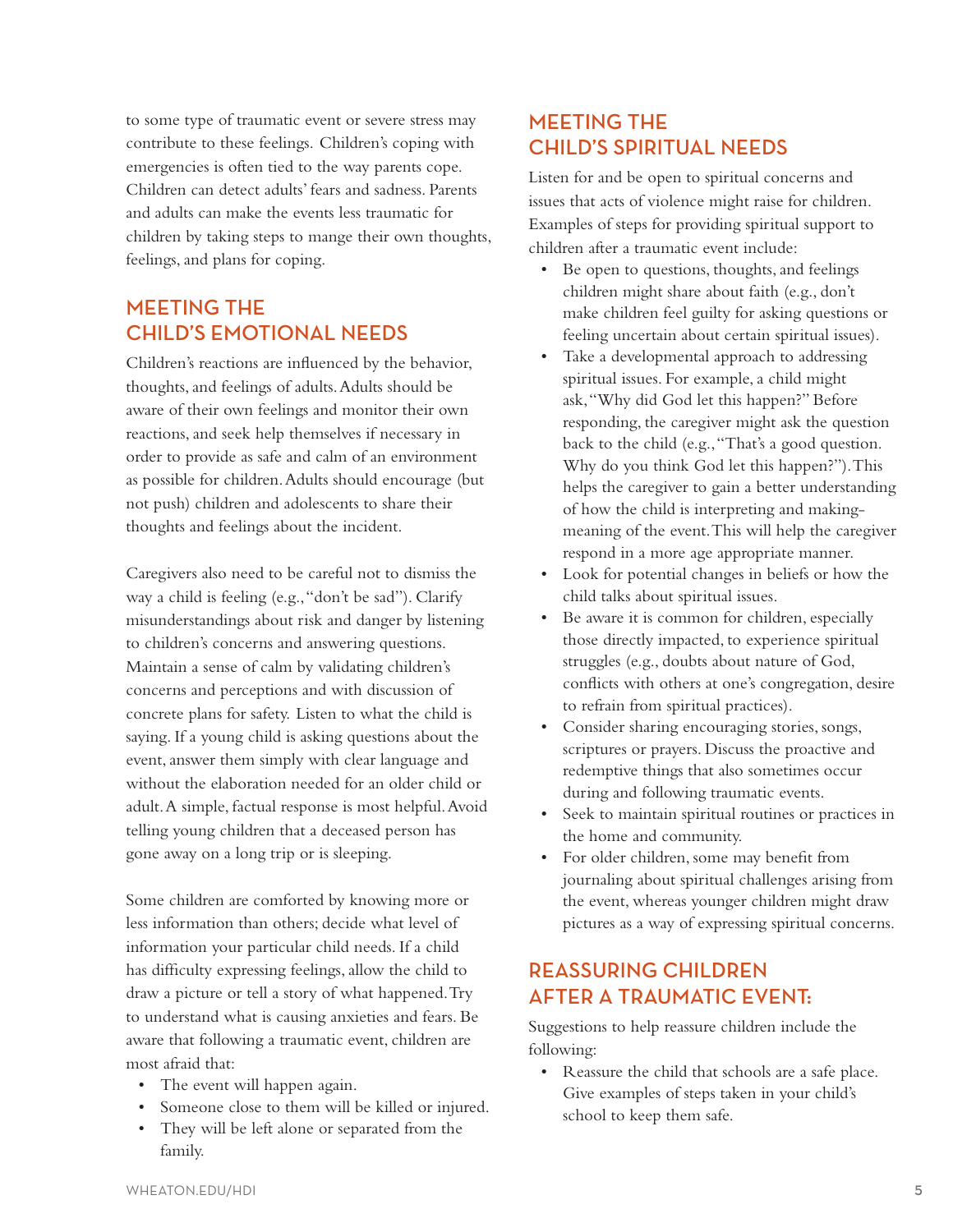- • Personal contact is reassuring. Hug and touch your children.
- • Calmly provide factual information about the recent violence and current plans for insuring their safety.
- • Encourage your children to talk about their feelings.
- • Help children identify appropriate coping strategies.
- • Spend extra time with your children such as at bedtime.
- • Re-establish your daily routine for work, school, play, meals, and rest as soon as possible (consistency is an important source of security for children).
- Involve your children by giving them specific chores to help them feel they are helping to restore family and community life.
- • Praise and recognize responsible behavior.
- Understand that your children will have a range of reactions to tragic events.

If you have tried to create a reassuring environment by following the steps above, but your child continues to exhibit stress, if the reactions worsen over time, or if they cause interference with daily behavior at school, congregation, at home, or with other relationships, it may be appropriate to talk to a professional. You can get professional help from the child's primary care physician, a mental health provider specializing in children's needs, or a member of the clergy.

# CONSIDERATIONS FOR CHILDREN WITH DISABILITIES:

Below are recommendations for helping to support children with special needs:

• Explanations of traumatic events should be adapted toward the child's strengths. Teachers and parents may wish to work together to develop the best means of communicating information to the child based on his or her cognitive processing or emotional capabilities.

- When answering questions or providing information regarding a traumatic event, it may be useful to present the information in small chunks and ensure understanding before moving on.
- Be prepared to help children with emotional or behavioral problems appropriately manage their reactions to traumatic events. It may be useful to supply concrete instruction for coping, and provide reinforcement of appropriate coping behavior.
- Maintaining structure and a routine can be especially beneficial for children with neurodevelopmental disabilities.
- • Directly teach children how to manage difficult situations that may arise, and ensure they are aware of a safe place to go if they feel overwhelmed in a school or community setting.

### MONITOR AND LIMIT EXPOSURE TO THE MEDIA:

News coverage related to a disaster may elicit fear and confusion and arouse anxiety in children. This is particularly true for large-scale acts of violence where significant loss of life has occurred. Particularly for younger children, repeated images of an event may cause them to believe the event is recurring over and over. If parents allow children to watch television or use the Internet where images or news about the disaster are shown, parents should be with them to encourage communication and provide explanations.

Young children's media exposure should be very limited. Parents may wish to monitor their child's use of social networking sites (e.g., Facebook, Twitter) as these may be sources for further exposure to incorrect information and angry, fear-inducing comments. This may also include parents monitoring and appropriately limiting their own exposure to anxietyprovoking information.

Most members of the media are professionals who do not wish to add to the trauma. Some members of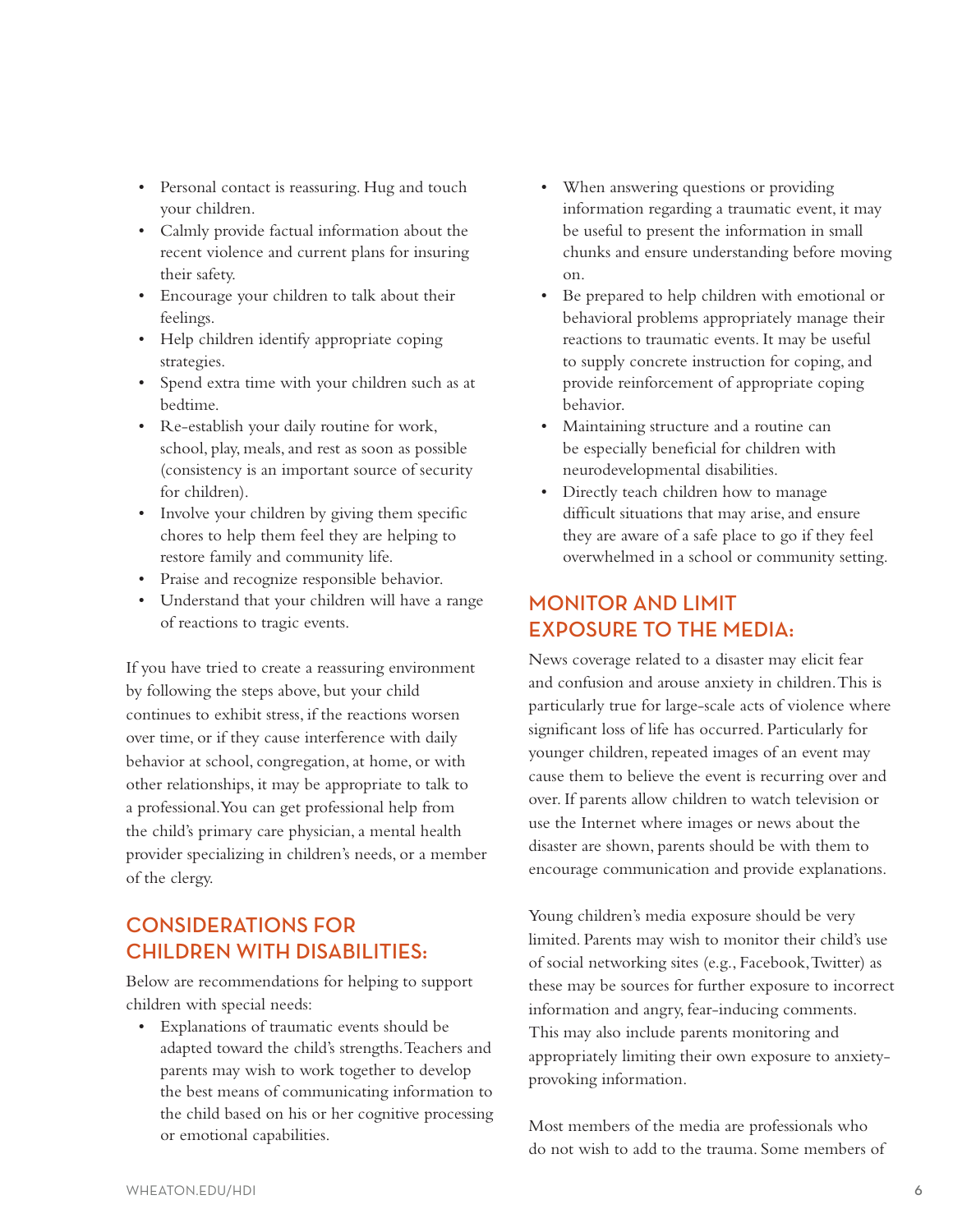the media may be less aware of their impact, asking questions that elicit more anxiety and pressing for details that can be difficult to talk about. In such cases you will need to put limits on whom you will talk to and what you will respond to. If someone asks openended questions of you or your child ("How are you feeling?" or "What was it like?") this can evoke more stress or increase the trauma. Also, consider:

- You have no responsibility to talk to any media; You have the right to say no. If you have any doubts, err on the side of caution.
- If you do wish to be interviewed, or allow someone to speak with your child, screen them first. Ask what they want to know and what they plan to ask. If you have any misgivings, do not proceed with the interview.
- • If you are uncomfortable with any questions (e.g., they feel too intrusive or evoke too strong emotions) it is okay to end the interview.

## A CHILD'S REACTION TO TRAUMATIC EVENTS BY AGE:

Below are common reactions in children after a crisis event:

- • **Birth through 2 years:** When children are pre-verbal and experience a trauma, they do not have the words to describe the event or their feelings. However, they can retain memories of particular sights, sounds, or smells. Infants may react to trauma by being irritable, crying more than usual, or wanting to be held and cuddled. The biggest influence on children of this age is how their parents cope. As children get older, their play may involve acting out elements of the traumatic event that occurred several years in the past and was seemingly forgotten.
- • **Preschool 3 through 6 years:** Preschool children often feel helpless and powerless in the face of an overwhelming event. Because of their age and small size, they lack the ability to protect themselves or others. As a result, they feel intense fear and insecurity about being separated from caregivers. Preschoolers cannot grasp the concept

of permanent loss. They can see consequences as being reversible or permanent. In the weeks following a traumatic event, preschoolers' play activities may reenact the incident or the disaster over and over again. Preschoolers may also express physical rather than emotional symptoms (e.g., stomachaches).

- **School age 7 through 10 years:** The school-age child has the ability to understand the permanence of loss. When speaking about death to children, use simple, direct language, avoiding euphemisms (e.g., "passed away", "with the angels") that can be confusing or anxiety provoking. Younger children with no previous experience with death may have more questions, think in terms of familiar experiences (e.g., the person is asleep), and have difficulty grasping key features (e.g., that death is irreversible). Some children become intensely preoccupied with the details of a traumatic event and want to talk about it continually. Preoccupation can interfere with the child's concentration at school and academic performance may decline. Children may also hear inaccurate information from peers. They may display a wide range of reactions sadness, generalized fear, or specific fears of the disaster happening again, guilt over action or inaction, anger that the event was not prevented, or fantasies of playing rescuer.
- • **Pre-adolescence to adolescence 11 through 18 years:** As children grow older, they develop a more sophisticated understanding of the event. Responses are more similar to adults. Teenagers may become involved in dangerous, risk-taking behaviors, such as reckless driving, or alcohol or drug use. Others can become fearful of leaving home and avoid previous levels of activities. After a trauma, the view of the world can seem more dangerous and unsafe. A teenager may feel overwhelmed by intense emotions and yet feel unable to discuss them with others.